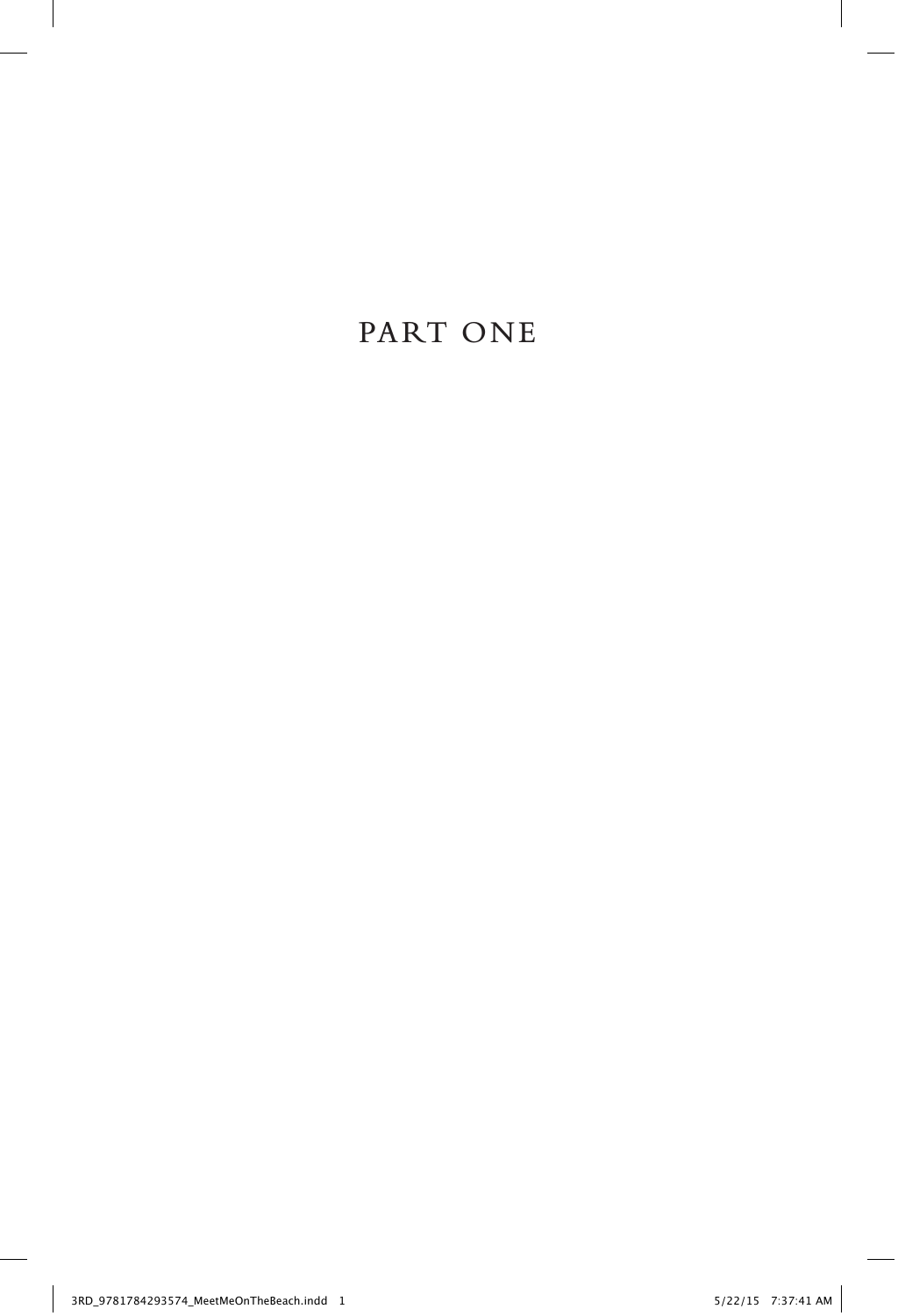$\overline{\phantom{a}}$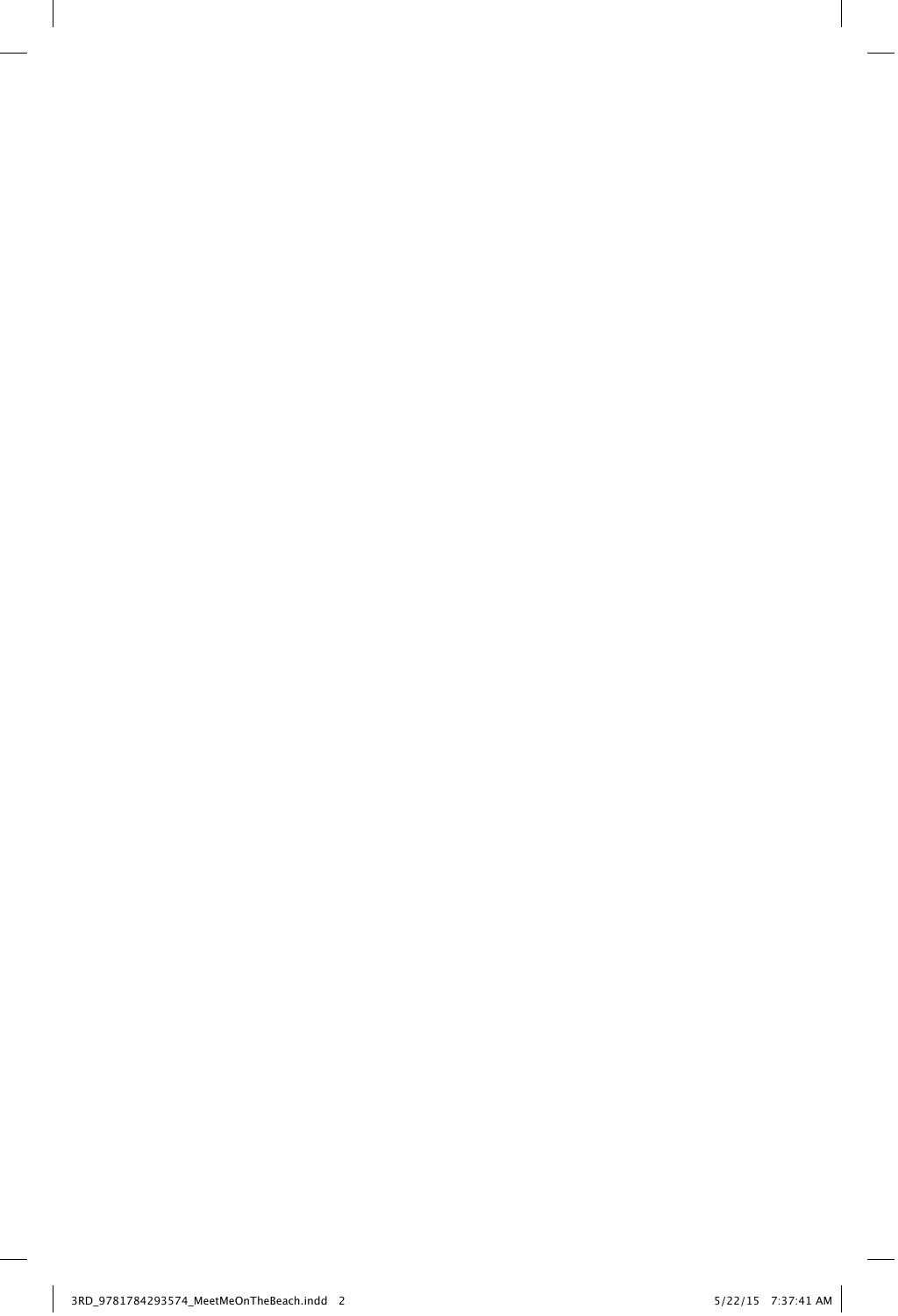# CHAPTER ONE

Karen watched her husband. He sat at the end of the kitchen table, leaning back against the paisley cushion which padded the wheelback chair – his chair – a glass tumbler of whisky cradled in both hands, eyes half shut, his face sweating and suffused with red.

Normally Harry would carve the chicken. Karen was quite capable of doing so, of course – in fact considered herself better at it than her husband, who hacked away at the bird, dumping heavy slabs of meat on to everyone's plate as if they were cavemen – but Harry was a stickler for tradition. Tonight's roast sat waiting on the worktop beside the range, but Karen knew it was pointless to ask him. He had been boozing all day, as usual, and was past negotiating anything but another drink.

'What are you staring at?'

His voice, suddenly sharp despite the whisky, interrupted her thoughts.

Karen sighed. 'Nothing.'

'Nothing?' Harry raised his tone an octave, meanly mimicking her. 'Nothing, nothing . . .' his voice trailed off.

She turned away. 'No point talking to you when you're like this.' 'Like what? What am I like?'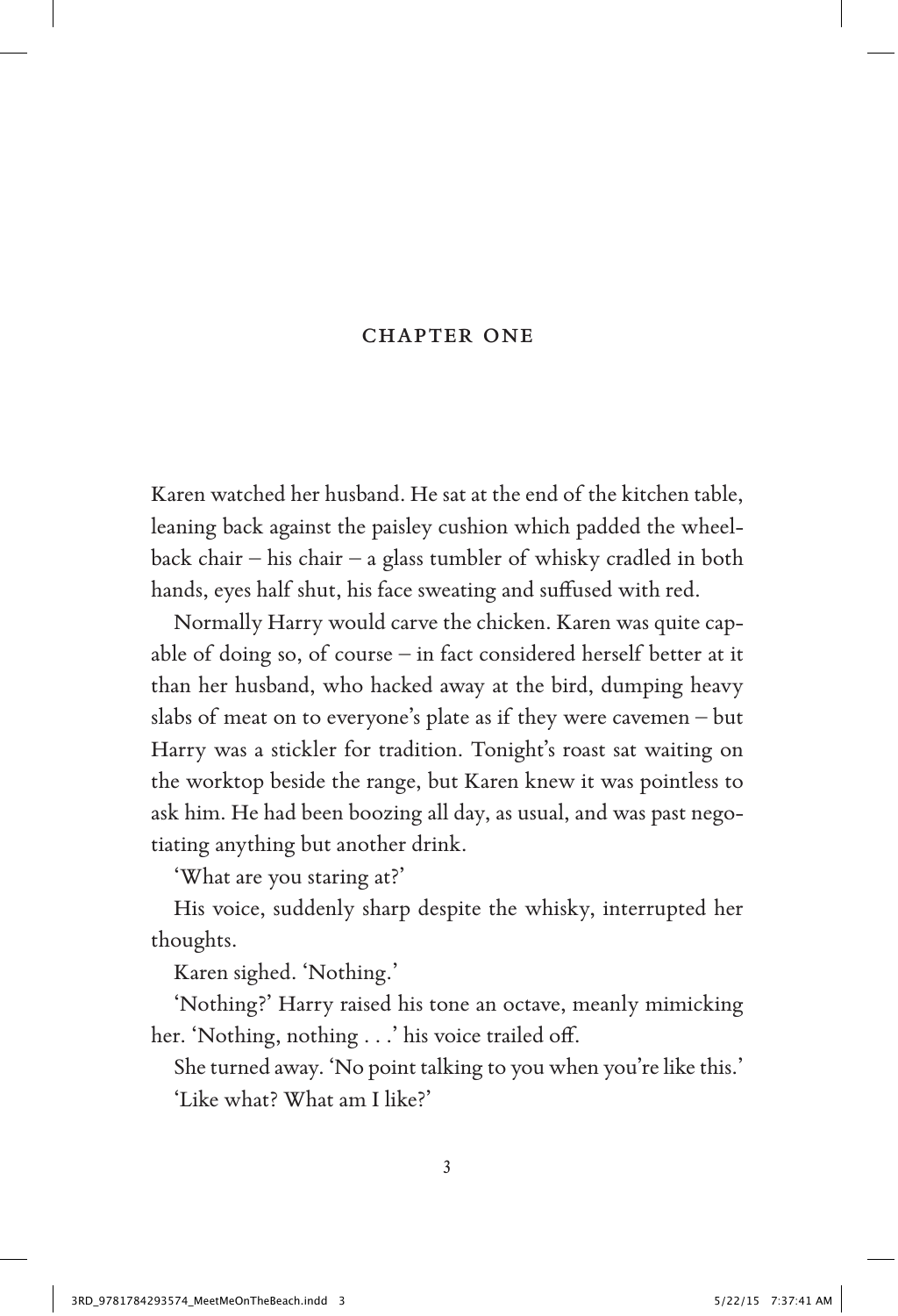'You know perfectly well. You're drunk, Harry. You have been all day . . . all year, in fact.'

Her husband just shook his head, his eyes closed. 'Here we go. Here we bloody go again. Nag, nag, nag. Get the lecture over with then, woman. Tell me I'm a drunk, tell me the booze'll kill me, tell me you can't stand the sight of me any more.' His eyes snapped open: blue eyes, now faded with age, but nonetheless focused and full of annoyance.

Karen felt tears gathering behind her eyelids. She thought of all the countless times she had attempted to stop him drinking. Cajoling, entreating, threatening, appealing to his ego by telling him how much his extraordinary character was demeaned by drunkenness – which it was. And so on . . . and so on. All to no avail. She no longer had the will to try again.

'You're the only one who has a problem,' he was saying as he heaved his bulk out of the chair. For a moment he stood swaying in his brown cords, striped shirt and loafers, before beginning an unsteady potter across the worn terracotta kitchen tiles to the bottle awaiting him by the sink. Largo, the Labrador, started awake in his basket at the screech of the chair legs, then almost immediately fell back asleep. He was used to his master's ways.

'Sophie was here for what? A week? Ten days? She would have noticed if I was as drunk as you make out. She would have said something.'

Karen watched him lay his glass down on the stainless-steel draining board with the slow deliberation of a person who realizes they aren't quite in control of their faculties. He reached for the bottle, the top already off, and slopped a large measure into the glass. The ice tray, also to hand, still contained a few half-melted cubes, which he tipped out on to the draining board and then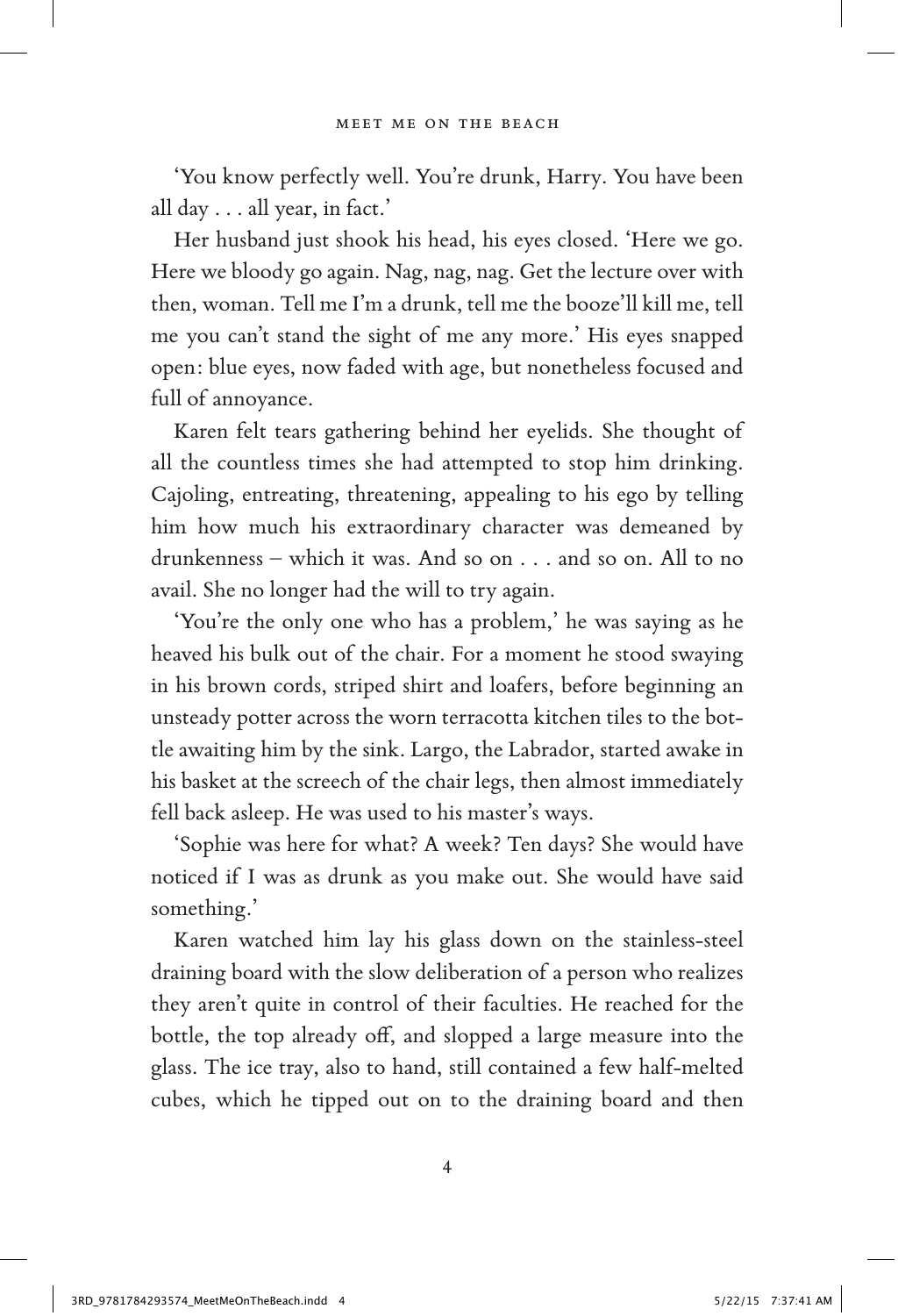scooped into his drink. Turning, wiping his wet fingers down his trousers and leaning against the side for support, he raised his glass to her.

'True, no? Admit it, Sophie has no problem . . . at all . . . with my alcohol intake.'

Karen didn't argue because Harry was right. Her stepdaughter had no problem with anything her father said or did, just so long as the cheques kept on coming.

Harry was eyeing the chicken. 'Is that bloody bird going to sit there all night?' His words were beginning to slur slightly now – Karen marvelled at the amount of alcohol her husband, nearly seventy-five, could consume and still be coherent. He pulled himself away from the worktop and weaved his way back to the table, grabbed his chair and slumped back down. 'Bring it here. I'll carve the damn thing before it gets stone cold.'

She did as he asked, her gut dull with resentment. But she knew there was absolutely no point in tackling him when he was this far gone. She knew all too well where that could lead.

They sat in silence, their plates of food in front of them. The kitchen seemed suddenly hot and airless to Karen as she observed Harry attacking his meat and potatoes with gusto, piling, cramming the food into his mouth as if he hadn't eaten in a week, gravy smearing his chin. He always ate like this, as if his life depended on it, as if he were trying to fill a bottomless pit. But in years past she had enjoyed his appreciation of her cooking. Now she just saw it as greedy. Karen had no appetite. All she wanted to do was escape that airless room, step outside into the garden  $-$  even though it was early January, pitch dark and icy cold – and fill her lungs with fresh air. Most of all she wanted to stop witnessing the sad

5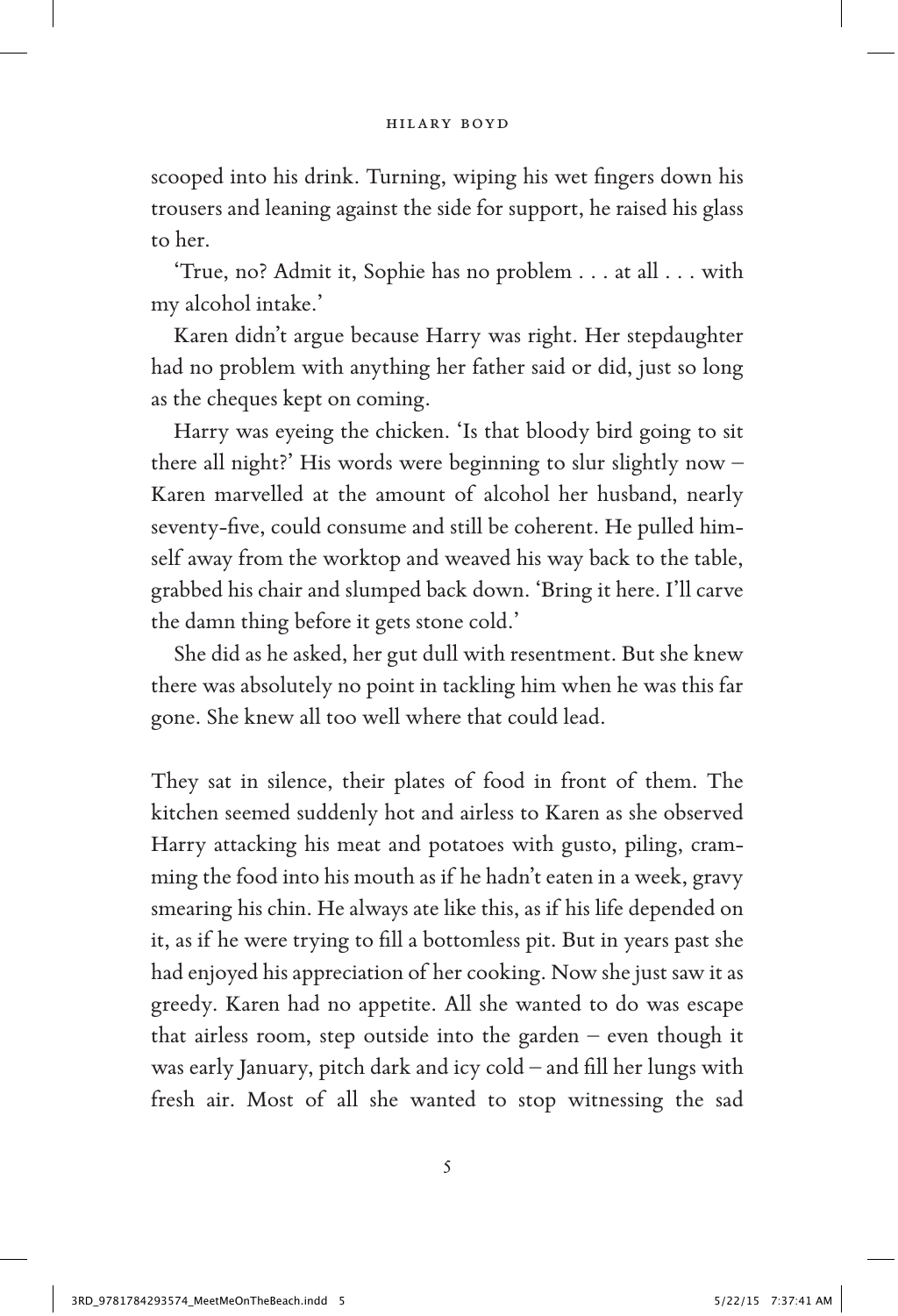degeneration of a man she had once worshipped. And to forget what he had done to her last night.

It was Sophie's final day with them, the end of her stepdaughter's long and fraught Christmas visit. Sophie had never cut Karen any slack. She was ten when her parents had split up  $-$  two years before Karen even knew Harry – but in those two years, Sophie had had her father all to herself, and had been spoilt to princess level, led to believe she was, and always would be, the only love of Harry Stewart's life.

So Karen understood that it would be an uphill battle, that she could expect a certain amount of animosity from the girl at first. But she had hoped – foolishly as it turned out – that they could mend their bridges over time. Eighteen years later, however, that was very far from the case. If anything, as her father approached seventy-five, Sophie's attitude to Karen appeared to harden, the girl's determination to belittle her in front of Harry, point out all of Karen's faults, perhaps having something to do with the unknown details of her father's will.

Last night the three of them had been due at a local dinner party. Harry was hugely popular in the village and the surrounding area, a larger-than-life character whom everyone adored, told stories about, welcomed at any event. They were always in high demand as a couple.

'Is that girl coming down this century?' Harry had groused as they waited in the kitchen for Sophie – who didn't seem to understand time in the way most people did – to finish dressing. As usual, his mind permanently trained on the next source of his addiction, he reached for a glass from the cabinet and dragged the bottle off the tray in the corner.

'Don't, Harry, please,' Karen had said. 'You've already had a

6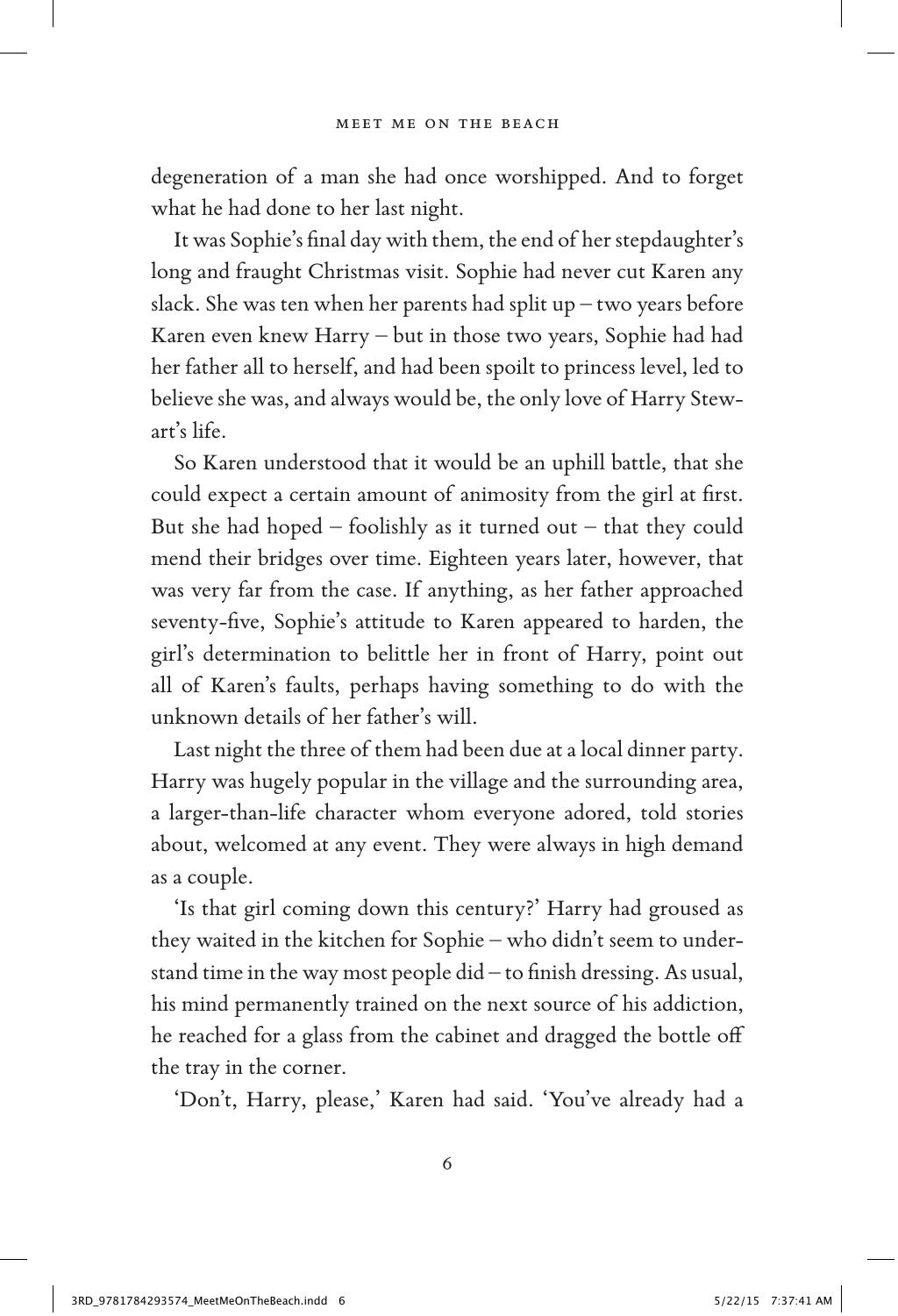couple and you can't arrive at the Standings drunk . . . think how embarrassing Sophie would find that.' She'd known she was manipulating him, using his daughter as backup, but she didn't care.

At first he had just shaken his head, tutted, and put the bottle down. Karen had sighed with relief. He would be drunk by the end of the night, but then so would half the dinner party. But as Sophie still failed to appear, he began pacing the room, clearly on edge.

'Sod it, one won't hurt. Who cares what the Standings think? Don't think I've ever seen Roger sober, anyway.' Which was a gross exaggeration, but she didn't challenge it.

'Please, just this once—' Karen started, and she could hear the unattractive pleading in her voice.

But before the rest of the sentence was out of her mouth he had turned on her, his eyes blazing. She didn't have time to back away before his large hand swung at her, his open palm catching her square on the cheek, her head snapping to the right with the sheer force of it.

'Shut up! Just shut up, woman. If you'd stop whining for one bloody second . . .'

He turned away, but not before Karen, standing stock-still with shock, had seen the panic in her husband's eyes. Harry was not a bad man. He was just a bad drunk.

She lifted her hand to her burning cheek, tears springing to her eyes. Without a word she began walking to the door, but Harry was fast behind her. His hand gripping her arm, he swung her round to face him.

'Karen, listen . . . sorry, sorry, I shouldn't have done that. I've . . . I've never, *ever* hit a woman before . . .' He paused, clearly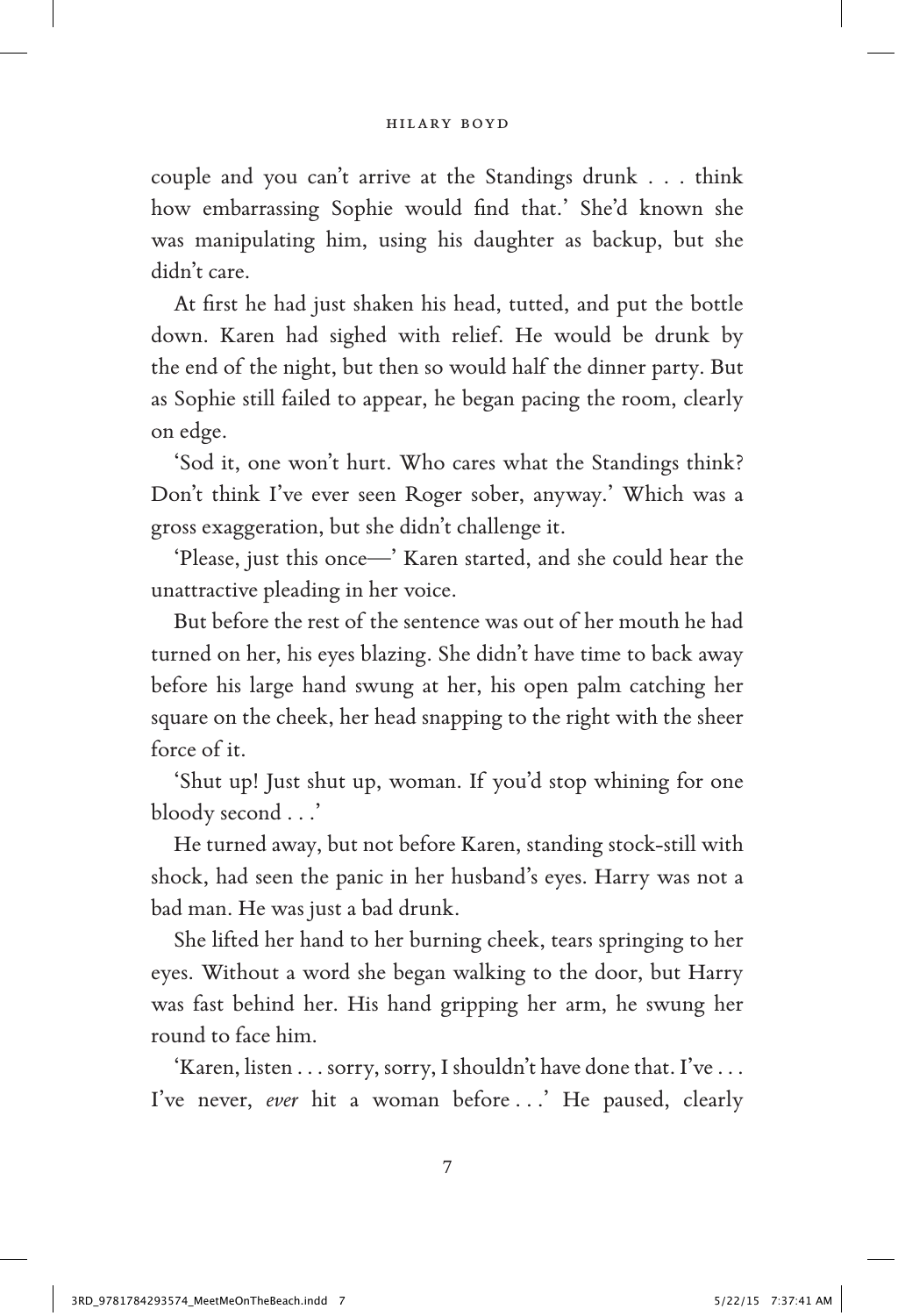bewildered by what he'd done. 'It's just when you nag like that . . . I saw red.'

She had looked blankly at him.

'Please,' he'd lowered his voice, 'please don't tell Sophie . . .'

And when she'd still said nothing, he'd gone on, more urgently, 'You won't, will you? Please, Karen, don't. She'd be absolutely horrified.'

Karen hadn't told Sophie. She did the same thing as she'd done in the face of all the bullying and belittling, all the cruel taunting, all the foul breath and stinking alcohol sweat, all the mindless, repetitive whisky-induced drivel that had gone on over the last few years. Nothing.

'I can't go to dinner with this,' she told Harry, holding her hand to her cheek as he stood in front of her, momentarily cowed, waiting for her forgiveness. Even this minor rebellion felt like a victory.

'You've got to come. What'll I say to the Standings?'

'Say what you like. I don't care, I'm not coming.' She couldn't look at him any more. Him in his pristine blue shirt and maroon tie, his tailored suit and polished brogues, his short, grey hair, still plentiful, brushed neatly back from his brow, his handsome face tanned from hours on the golf course. The picture of a smart, successful man, despite his advancing years. He was looming over her, standing close, blocking her way, not really threatening, just a solid barrier. But she pushed past him and hurried upstairs, shutting herself in their bedroom before Sophie had a chance to see the hot red welt spreading across her cheek.

When she'd checked in the mirror for damage, she saw a stranger. Her blonde crop – not dyed, she and her brother, Johnny, had been white-blond since they were children  $-$  was uncharacteristically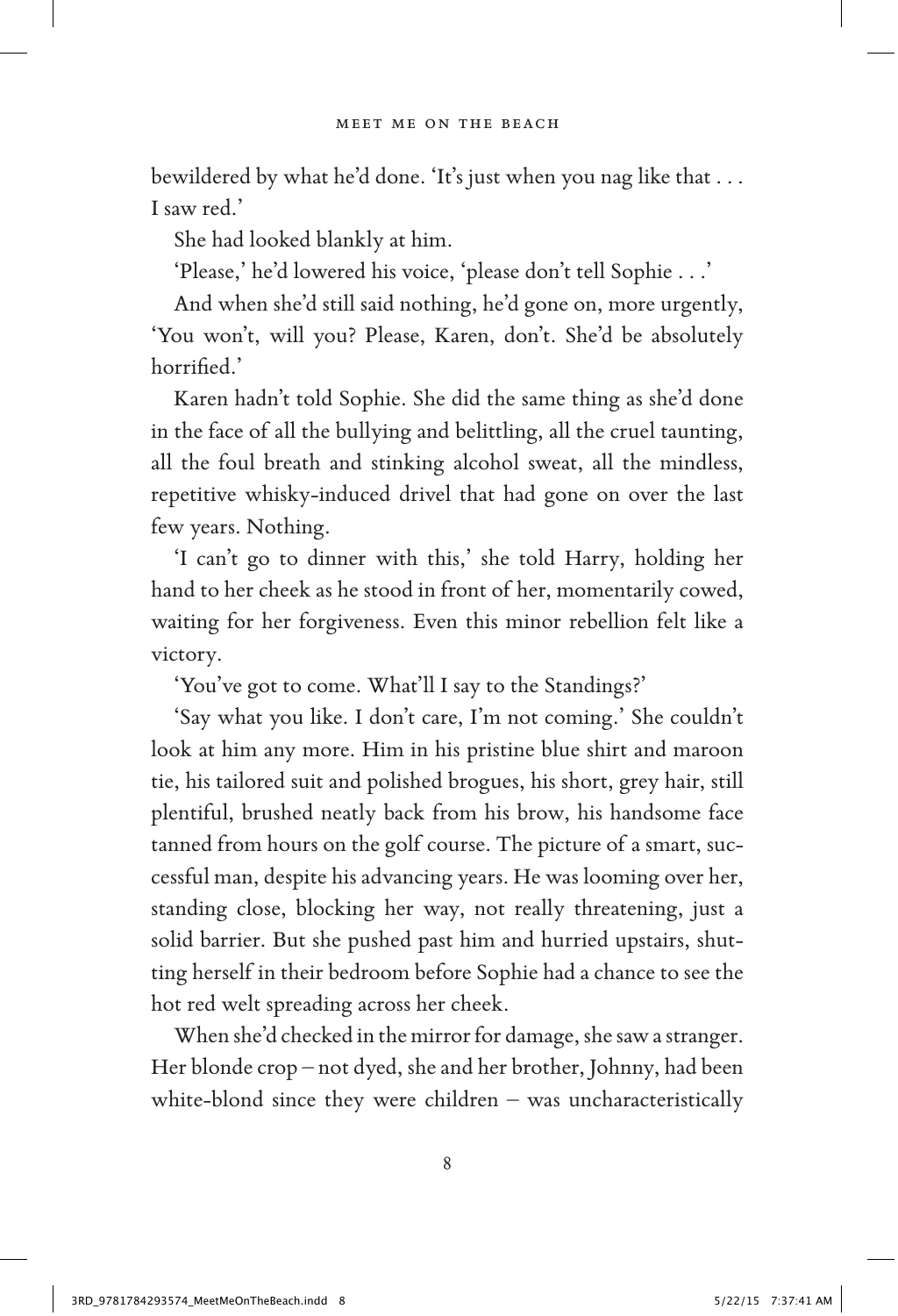dishevelled, her hazel eyes huge and shocked in her heart-shaped face, the redness on her left cheek like some childish attempt at make-up.

Now, as she rinsed the plates, filled the dishwasher, wrapped the remains of the chicken in foil, wiped splashes of gravy from the table, swept up the bits from the floor that Largo had disdained, her thoughts returned to her predicament. *He's an old man, a sick old man. How can I leave him?* It was a chant almost, that ran around her head on an hourly basis, had done for at least a year now. She understood that no one grew up wanting to be an alcoholic. It was addiction, pure and simple. But did that mean she had to stay and put up with this abuse for the rest of her life? He was tough, he could live another ten years at this rate. Maybe, she thought, Sophie could do what she was always threatening to do. Move in and look after her father, make sure she copped his millions when he died. Maybe he would clean up his act for her.

But each time she reached this point, where she, Karen, was free, her stomach knotted with anxiety. Freedom felt more like being adrift in a vast, empty ocean. No house, no beloved Largo, no husband, no community. And she loved Harry, or at least loved the man that Harry used to be.

The very first day she met him, at the interview for a job as his PA, she had been struck by his charisma. Despite being in his later fifties, he was so full of life, so funny, so handsome, so sure of himself.

'You can type, I presume?' He'd asked, eyebrows arched, eyes full of laughter as he gave her an almost insultingly bold stare. He was standing in his shirtsleeves by the window of his modern, featureless office on the outskirts of Portsmouth, looking out on to a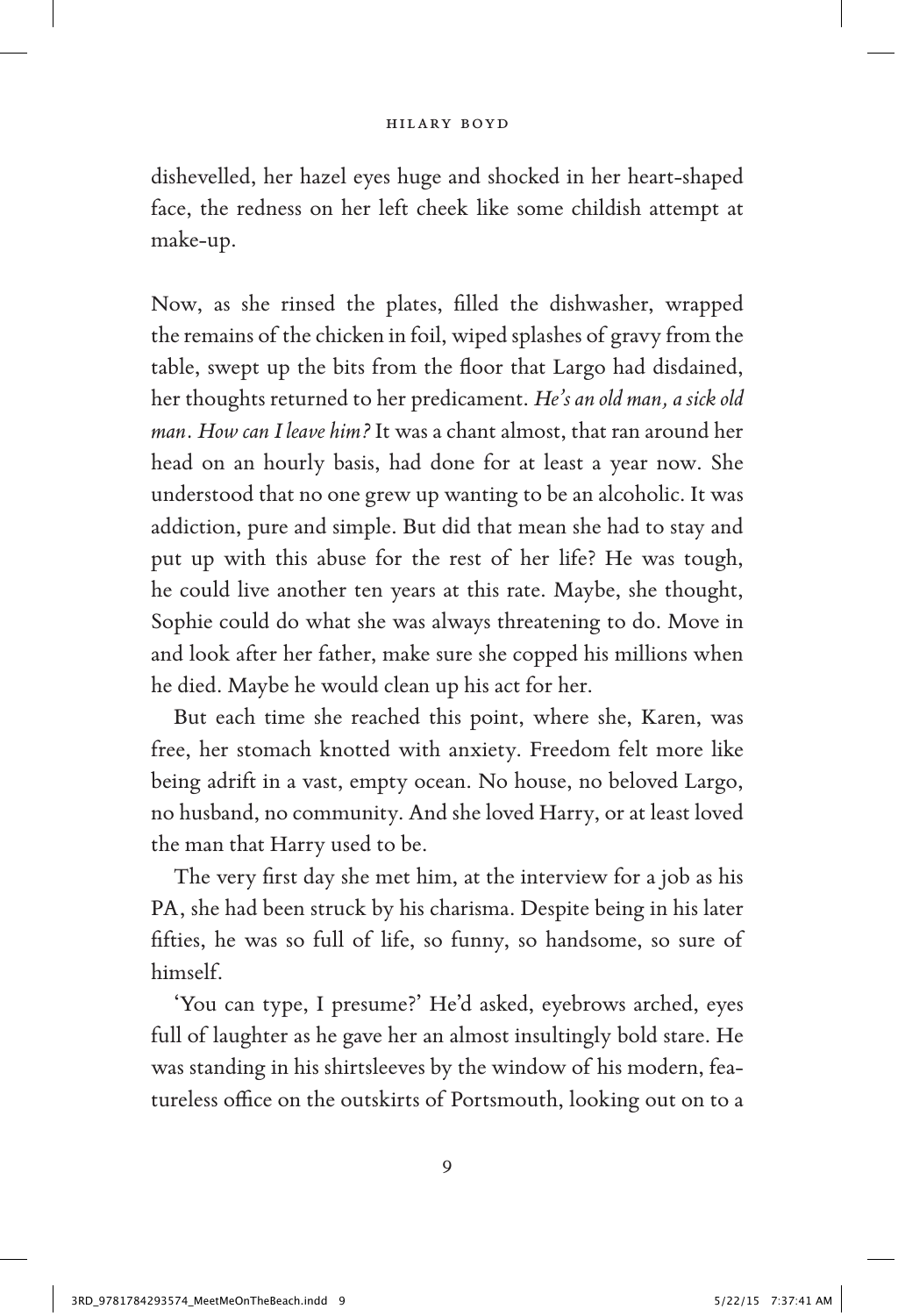well-laid lawn and a plinth holding the shiny metal company logo of Stewart Engineering, cars parked off to the right. Harry had built his company from scratch, specializing in fencing – such as pedestrian barriers, railings, gates, security and electric fencing, anti-climb panels – and it was a success.

'Just about,' Karen had said, more cheekily than she intended, but unable to ignore his teasing look.

'Well, Mrs Rawlings seems to like you. Which is unusual, to say the least. ' He waved at her to sit down in the chair opposite his wide teak desk – piled high from end to end with papers interspersed with an odd assortment of keypads, fobs, cable loops and other unidentifiable widgets.

Karen had said nothing. Mrs Rawlings was an office manager of the old school: grey hair in a severe French pleat, black pencil skirt, plain white blouse, black court shoes, a single string of pearls at her neck, immaculate nails polished with a fearsome cranberry. Initially she had peered over her glasses at Karen as if she were something the cat dragged in. But for some reason she'd softened when Karen had been honest and told her she knew absolutely nothing about engineering and was probably most unsuitable for the job.

'Don't worry about that,' she'd said briskly. 'You might be just what Mr Stewart needs.' A comment Karen could not fathom, but chose to ignore.

Her previous job as PA to the boss of a recruitment agency in Southampton was so dire, her boss so sleazy, that she would happily settle for almost anything, even if it meant a half-hour commute. And although she'd been hoping for a job in the travel industry, where her almost fluent French – learnt during a two-year stint as a chalet girl in Courchevel when she was nineteen – would be an asset, nothing had come up in the months she'd been looking.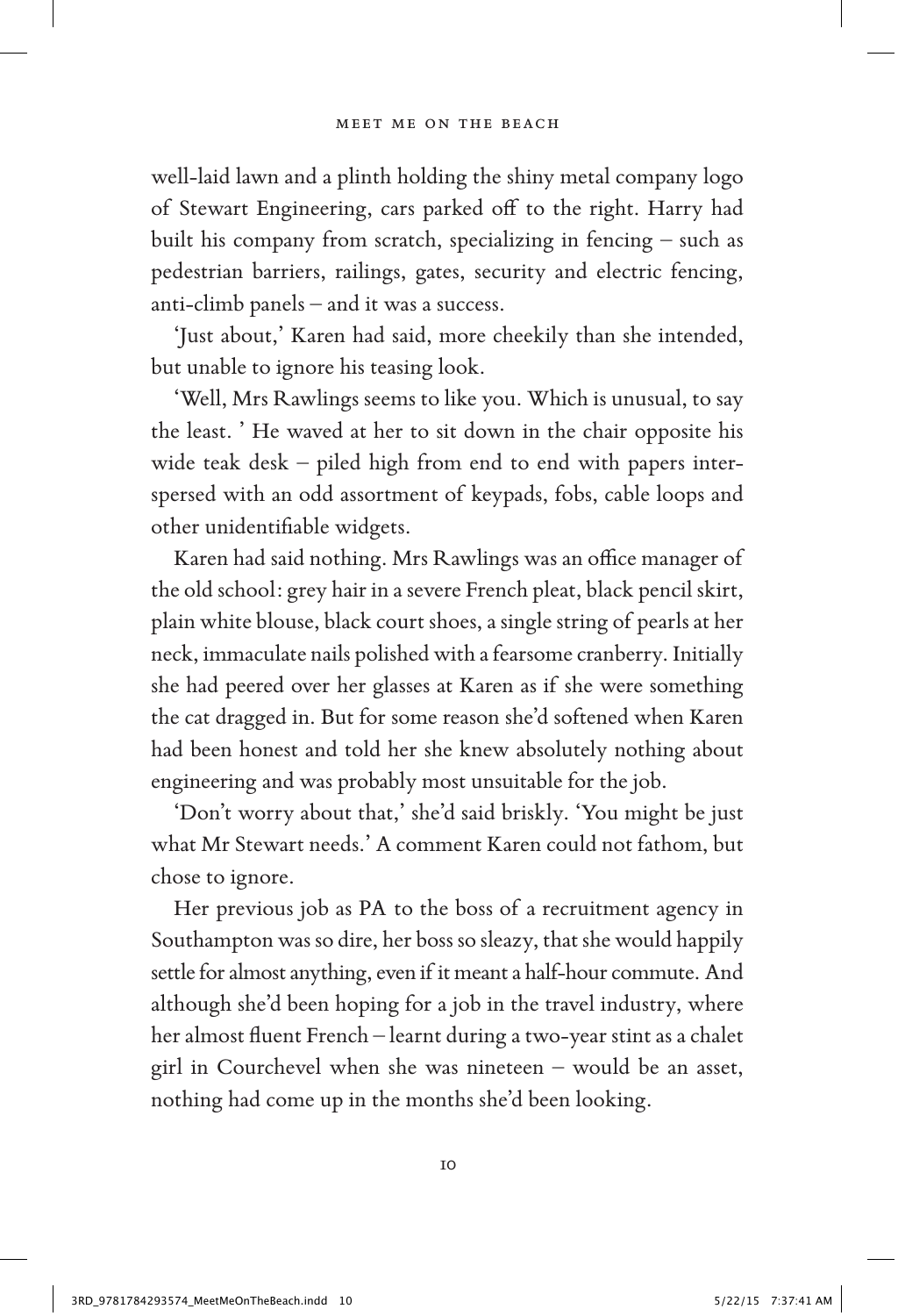'It's a boring bloody job,' Harry declared with a curious satisfaction when they were both seated on either side of his desk. 'You'll have to deal with me, for a start, and I'm tricky at the best of times. Then there's Mrs Rawlings to sweet-talk. And the men will ogle you every time you set foot out of the office.' He'd smiled his most winning smile. 'In fact, you should probably run a mile.'

And she'd replied, 'I'll risk it, if you will.'

So the flirtation began from day one. Karen herself, when she started working for Harry, was in a sort of relationship, with Russ. On off, on off, neither could properly commit to moving in together, but they were close, real friends. As her mother, in her more sober moments, kept telling her, 'Many good marriages have flourished on less.'

But Harry was free, divorced from his wife, Theresa, for two years by then. Office gossip went that the marriage had fallen apart after he'd been spotted by a friend of Theresa's in a hotel in Paris, holding hands with a tasty French sales rep, when he'd told his wife he was in Newcastle. And the friend had dobbed him in. Theresa, a feisty Greek with a Mediterranean temper, had not only taken a very dim view of his behaviour – reasonably enough – but had seen it as a complete deal-breaker. The marriage, as far as she was concerned, was over from that moment. 'She didn't understand about my work,' was Harry's excuse when Karen asked what had gone wrong.

It was a few months before anything beyond flirtation happened. That Tuesday, snow threatened, a lot of snow according to the forecast, and Mrs Rawlings had closed the office at lunchtime to prevent the workers from having trouble getting home. But Harry had asked Karen to stay a little longer.

'Load of nonsense, these forecasts. Putting the wind up us to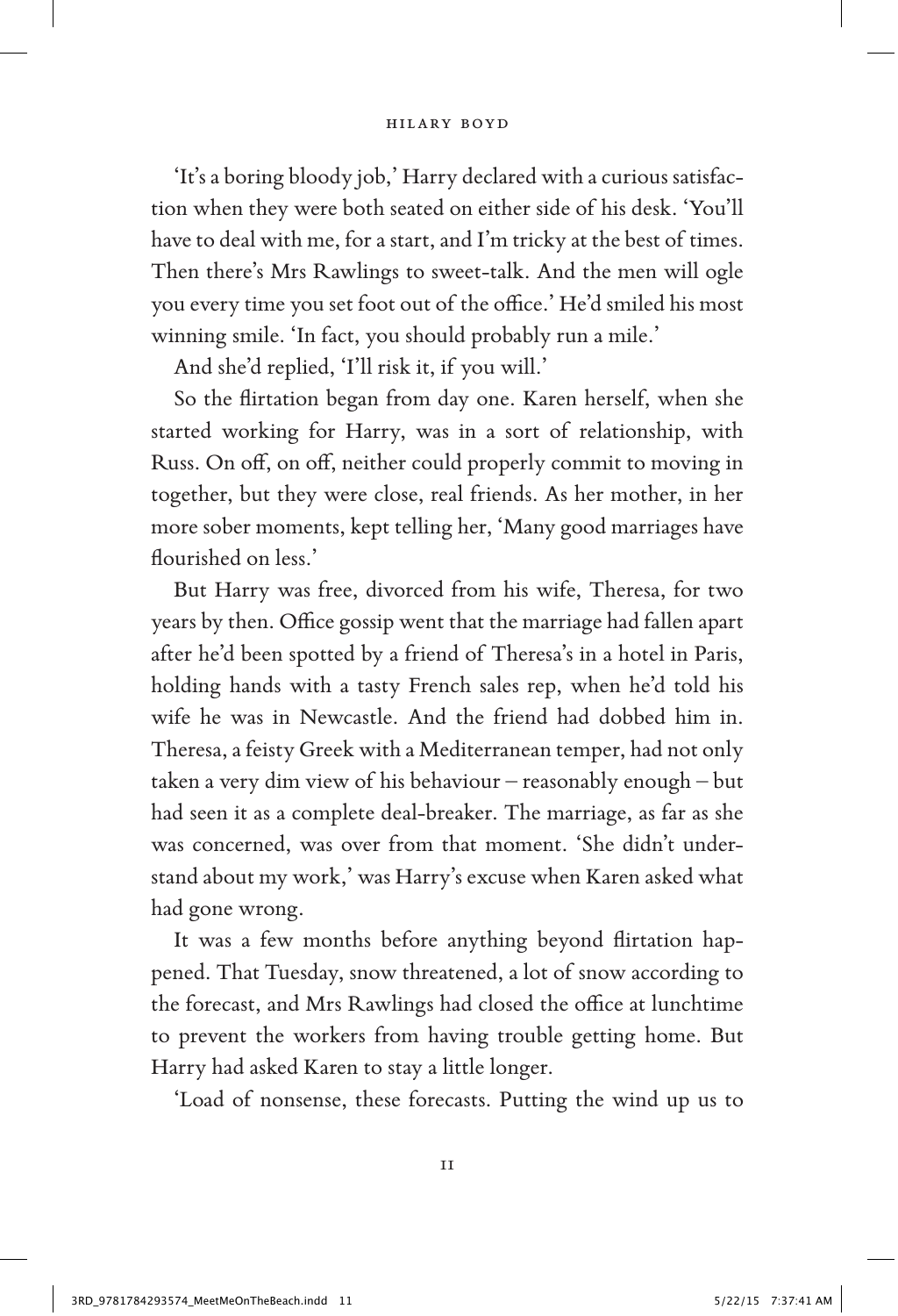cover their arses. Not frightened of a little snow, are you?' he'd teased.

'Of course not,' she'd replied, marvelling at the way Harry Stewart thought even the elements were at his command.

And it did snow. By the time they looked up from their work, vast amounts had dumped out of the sky in a matter of hours. There was no way Harry's sleek silver Jaguar was going to make it past the end of the drive. They were trapped.

Luckily, the prudent Mrs Rawlings kept the office fridge stocked with her boss's favourites: sausage rolls, corned beef, Brie, orange juice, beef tomatoes, pickle. And Harry's desk drawer yielded an almost full bottle of finest malt. As evening set in, the world outside a flawless, silent white, the office became cosy, womb-like, in the single light from the desk lamp. Karen and Harry seemed to adopt a siege mentality as they picnicked on a cleared patch of desk, munching hungrily on the sausage rolls, with the whisky – not something Karen was used to – gradually loosening the boss-PA boundaries.

'What will we do?' she'd asked him.

'Do? Nothing we can do.'

'But supposing it keeps on snowing?'

Harry had laughed. 'Well, then, we'll be found in twenty years time, like Scott of the Antarctic, curled around each other for warmth, clutching our diaries, which'll contain something brave and heroic they'll turn into a book . . . which will make millions for our descendants.'

And while Karen was laughing at the ridiculous scenario, Harry was putting his glass down and coming round the desk and grabbing her out of her chair with such passion she was not given time even to think, let alone protest.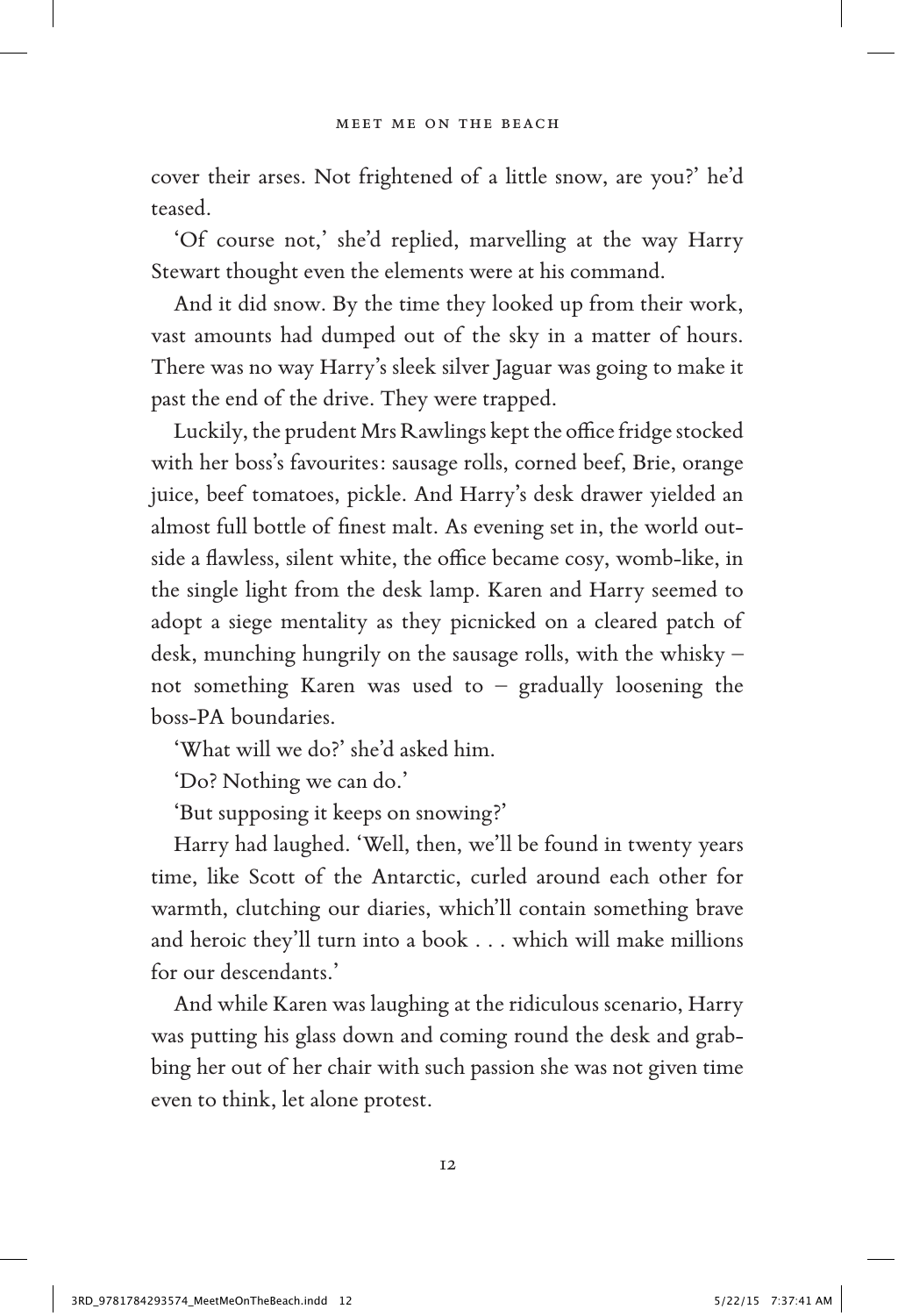The night they spent on the office floor, wedged on cushions from the leather sofa and covered with the tartan car rug from Harry's Jag, was unique. With all the time in the world, no chance of intrusion, they were free of restraint. And Harry was expert, a sensualist, hedonistic by nature and keen to milk every ounce of pleasure from their entwined bodies. Russ's dogged drive to his own orgasm – usually less than ten minutes, tops – was hardly in the same ballpark.

'I hope they don't rescue us too soon,' Karen had whispered into his neck in the small hours of the night. 'The food should last us at least another couple of days.'

And Harry had just chuckled and pulled her closer against his body.

Even in those days, Harry had been a heavy drinker. But his drinking was part of his zest for life. A zest which seemed to drain clean away as soon as he sold his company – his beloved baby – on the eve of his seventy-second birthday. Such plans they had! Harry, a workaholic, was determined to catch up on all the things he'd missed, such as seats at the Masters golf tournament, taking a yacht round the Med, African game parks, Las Vegas . . . the list was endless. And now they had the money . . .

But her husband, from day one of retirement, seemed not to want to travel even thirty miles, let alone three thousand. Karen watched in dismay as he fell in on himself, lost all of his joie de vivre. Instead of travelling the world, he played golf and drank, drank and played golf. Then, increasingly, as his right hip became more and more painful with arthritis, he mostly just drank, albeit at the golf club. 'We'll go next year,' was his monotonous response to Karen's tentative plans.

She hadn't given up hope that things would improve, however.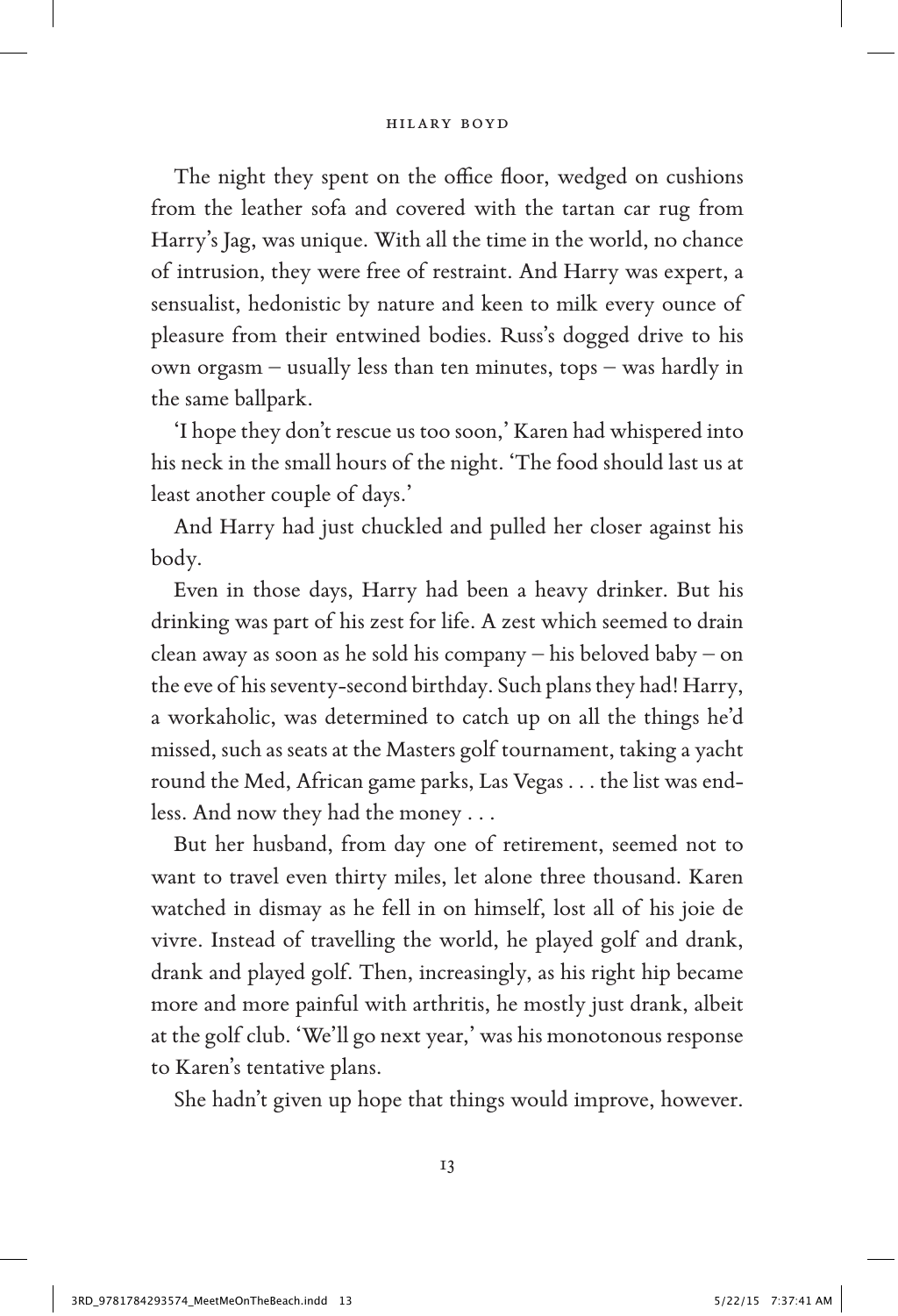Not even now. Her husband might still see the light, get help, stop drinking. Then he'd revert to his old self. And love her again.

On her way up to bed, after she'd let the dog out and spent a few minutes gazing up at the stars, she made her nightly detour to the den, where Harry had set up his vast flat-screen television, his red leather recliner, his fifties drinks cabinet. He was asleep, of course, the remote clutched in his left hand, a nearly empty glass nestling in his lap as he snored for Britain in front of one of the endless golf replays that blared out into the stuffy, wood-panelled sitting room.

'Come on, Harry . . . wake up . . . it's late.' She gently prised the glass from his hand and put it on the side table.

He harrumphed, half opened his bloodshot eyes without registering her presence, then closed them again.

'Harry . . . come on, get up. Time for bed.'

This process could go on for a while. And he was such a heavy man – tall and a dead weight – that Karen's small frame stood no chance of lifting him unless he helped her.

Once she'd dragged him upstairs, undressed him, left him flat on his back under the duvet, she went to one of the spare rooms to sleep. She hadn't felt comfortable doing so when Sophie was there – not wanting to give any ammunition to her stepdaughter that she might use to drive a bigger wedge between Karen and Harry. But now it was a blessed relief to sleep alone between the chilly sheets and not have to endure the stale whisky fumes or listen to the tractor snores all night.

The next morning was a perfect winter day, cold, but with a bright-blue, cloudless sky, the sun pouring in the kitchen window. Karen made herself toast and marmalade – her own home-made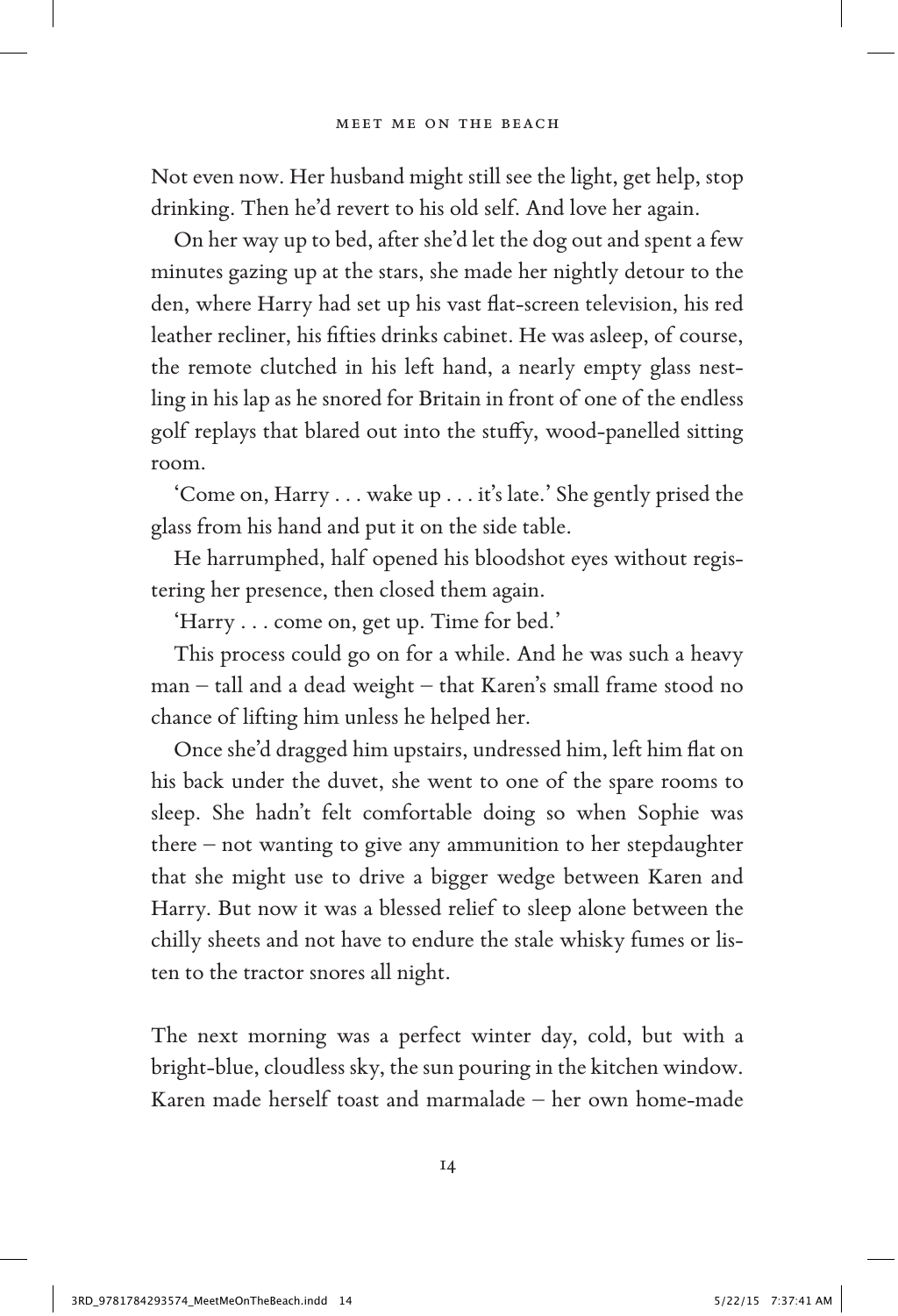preserve, which she'd boiled down and potted into twelve sterilized glass jars of assorted sizes only the previous week – and a mug of filter coffee. She ate quickly, impatient to be outside, to escape with the dog on to the Sussex downs behind the house. Because if Harry woke up he'd expect her to stay and make his breakfast, which always involved a tedious round of orange juice, eggs, bacon, tomato, toast, tea and the *Telegraph*.

The ground was frosty and crackling under her boots as she strode up the path on to the hill. Largo was delirious, charging over the rough ground, snorting and snuffling and wagging his tail as he stuck his nose down rabbit holes and inhaled all the scents brought out by the sunshine. Karen sucked in the fresh air, lightheaded with the sense of release from the confines of the house. She loved being outdoors – even as a child, she was always badgering her mother to let her play out, never happier than when she was allowed to take Johnny, her brother, into the Devon hills with their collie dog and sandwiches in her backpack.

She saw someone up ahead. The new vicar. He looked lost, just standing on the brow of the hill as if he were trying to get his bearings. She groaned silently. Reverend Haskell had only arrived last November after the parish's previous incumbent, Bob Parkin, had been finally diagnosed with Alzheimer's.

Largo, racing up to him, obviously startled the man out of his reverie because he jumped and looked around.

'Oh . . . Mrs Stewart,' he said.

'Reverend,' she replied.

'Please . . . call me William, everyone else does.'

'Only if you call me Karen.'

They both smiled.

'Deal,' he said.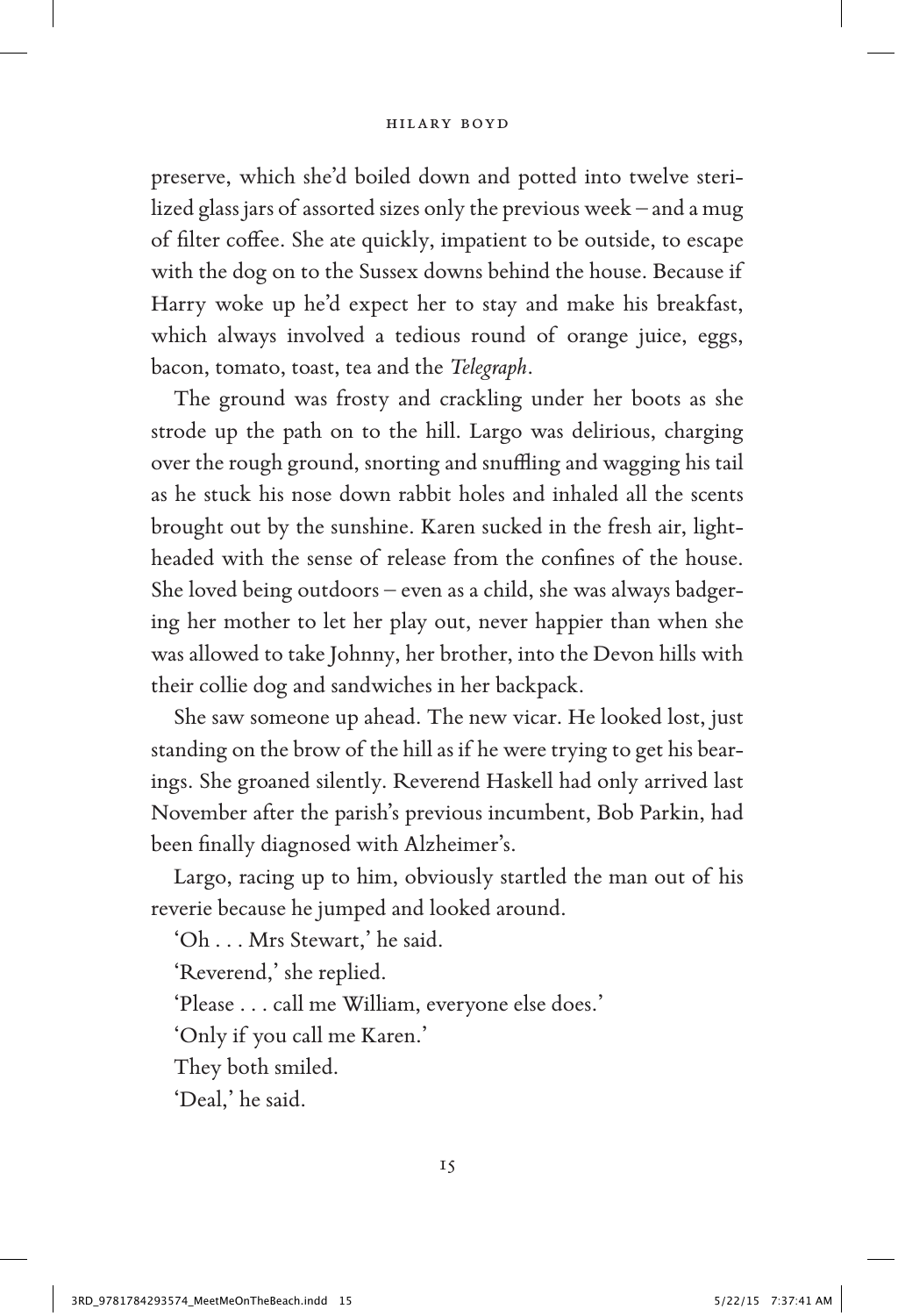There was an awkward silence, made more uncomfortable on Karen's part because ever since William Haskell's arrival in the village, she had felt a subtle pressure from him to become part of the congregation. He had asked her three times now  $-$  no doubt prompted by her husband – if she would like to meet him to 'discuss things over coffee'. But Karen was not a churchgoer, did not believe in God – or at least not the organized-religion version. She had managed to resist all Harry's blandishments over the years to come to services with him, and she was not about to give in to this new attack on her faithlessness.

'Isn't it just the most stunning day?' he said, gazing out over the hills. He was in his mid-fifties, Karen reckoned, maybe a bit younger, slim but with broad shoulders and an upright posture that made him look taller than he was. His colouring reminded her of an Irish boyfriend she had once had with his dark hair – the thickness making the short cut unruly – fair skin and very lightblue Celtic eyes surrounded by dark lashes. She wouldn't have called him good looking exactly, but his face was strong, lived in, with a deep furrow between his eyebrows as if he were permanently worried. He was certainly a breath of fresh air in the village after decades of Bob's plodding, unimaginative ministry. Haskell was charismatic, energetic and intent on shaking the parish up, raising money for just causes, involving everyone in 'community' – his favourite buzzword.

'We need it after all that rain,' she said, dying to get on with her walk.

They both stood, hands in the pockets of their jackets, breath steaming in the cold, looking at the view rather than at each other. Where they were standing gave a toytown impression of the village below, so neat and pretty and tranquil, the square tower of the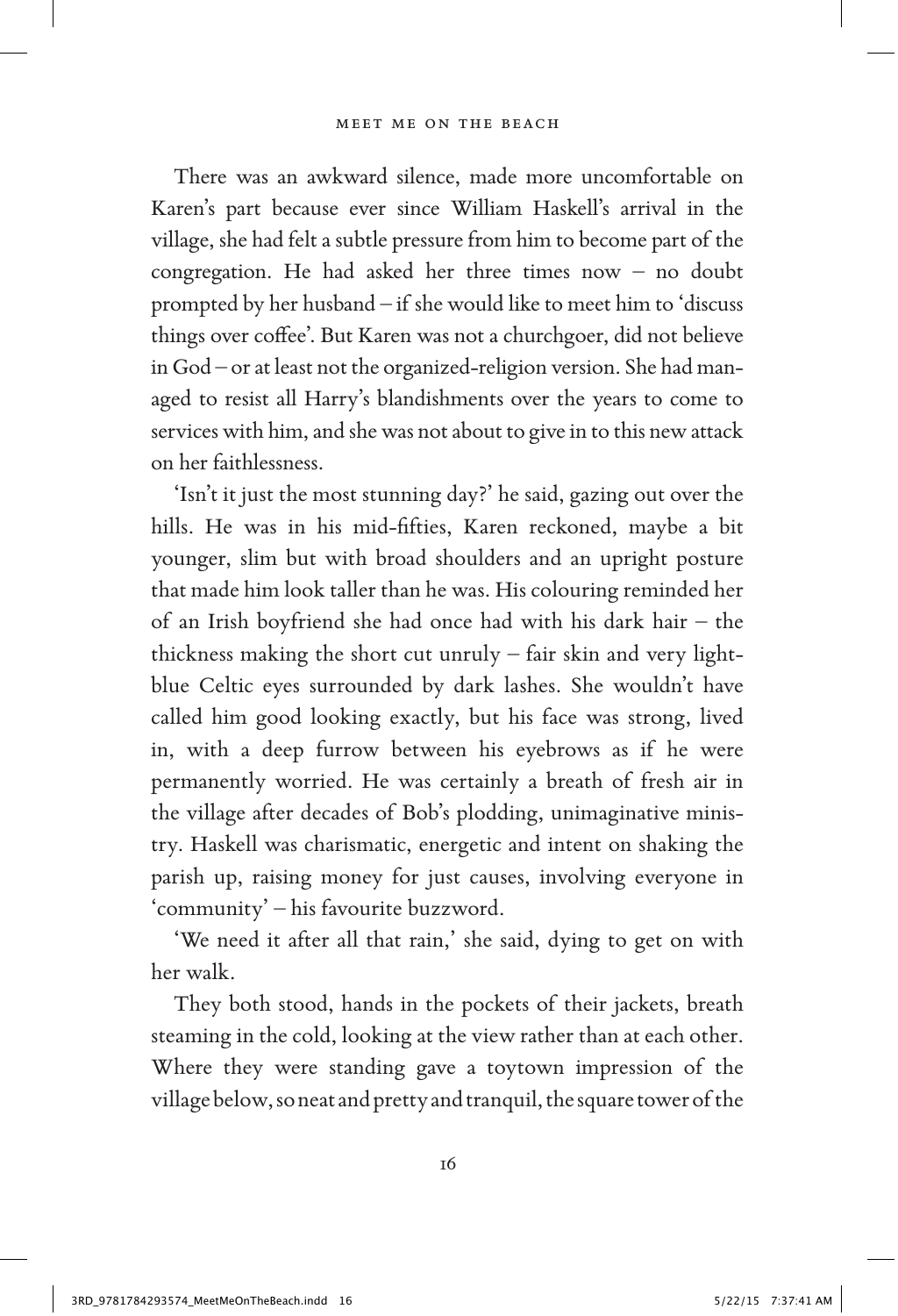Norman church majestic in the shaft of sunlight coming over the hill. Her house, the Old Rectory – large and elegant, early Victorian brick – sitting contentedly beside the church. The vicar's, by contrast, a dull, boxy, seventies build further down the lane where he lived with his wife, Janey, and seventeen-year-old daughter, Rachel.

'Is Harry OK?' William asked. 'I didn't see him in church yesterday.'

Her husband was a church warden, a pillar of the parish council, frequent benefactor to the church bell-tower fund, and allowed the church fête to be held in their garden every summer. In the past he would rarely miss a service, sometimes going to evensong as well as to matins. But the drinking had made his attendance erratic.

'He wasn't feeling well,' she said, entirely truthfully as Harry had barely been able to stand with his crippling hangover on Sunday morning.

'Nothing serious, I hope?'

'I don't think so.'

'Give him my best, will you?' The reverend seemed to stir himself. 'Right, better get on. So many things to do . . .' He paused, taking a long, slow breath. 'This is such a lovely part of the world. What luck to be able to work here.'

Karen nodded, but although his words were delivered with his usual enthusiasm, they fell strangely flat in the still morning air, as if he were trying to convince himself that he was happy to be there by virtue of saying so.

'Is it time for that coffee yet?' was his parting shot as he waved, grinned and strode off towards the village.

*Is he not quite as happy as he seems?* she wondered, as she walked on up the path. She'd detected a pensive, almost disconsolate look in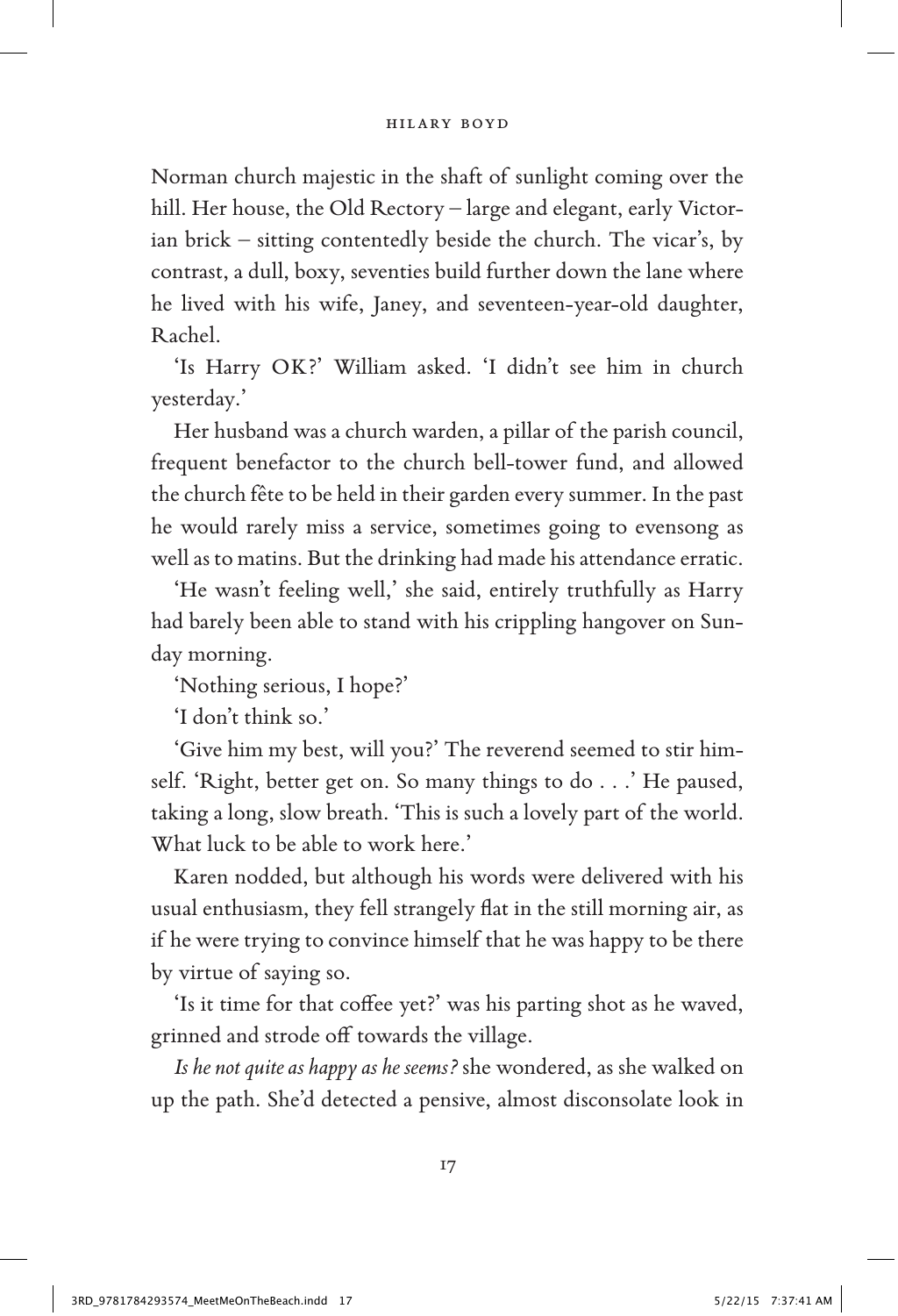his light eyes, quite out of sync with his determinedly cheery vicar persona. *Still, it can't be that easy being a religious man in today's secular world*.

# 'Where have you been?'

The kitchen was dim with smoke and rank with the smell of burning fat. On the stove was a frying pan containing a scorched rasher of bacon, now cold and congealed. The table was a litter of crumbs and burnt toast, the lid off the marmalade, a greasy knife resting on the open butter packet, the filter machine still on despite the glass carafe being empty, adding the aroma of singed coffee to the mix. Harry was sitting with the newspaper spread out in front of him, his reading glasses balanced on the end of his nose, his colour high, a light sheen of sweat on his forehead.

'A walk, it's such a beautiful day,' she replied. 'I met the vicar on the hill.'

Her husband gave a low growl. 'Preposterous man. All that hailfellow-well-met rubbish. He's a Happy Clappy, no question. Mark my words, he'll have us singing "Kumbaya" next. Bob may have been dotty, but at least he knew tradition when he saw it.'

This seemed a bit unfair to Karen, but she knew better than to challenge her husband over religion.

'How are you feeling? You look a bit rough.' She rinsed out the coffee jug and filled the filter paper with fresh grounds.

Harry turned back to his paper. 'What's that supposed to mean?'

'It means you look ill, Harry. You're bright red in the face and sweating.'

'I just drank four cups of coffee and ate a massive fry-up, that's why I'm sweating.' He shot her a warning look, obviously hoping to silence her on the subject of his hangover.